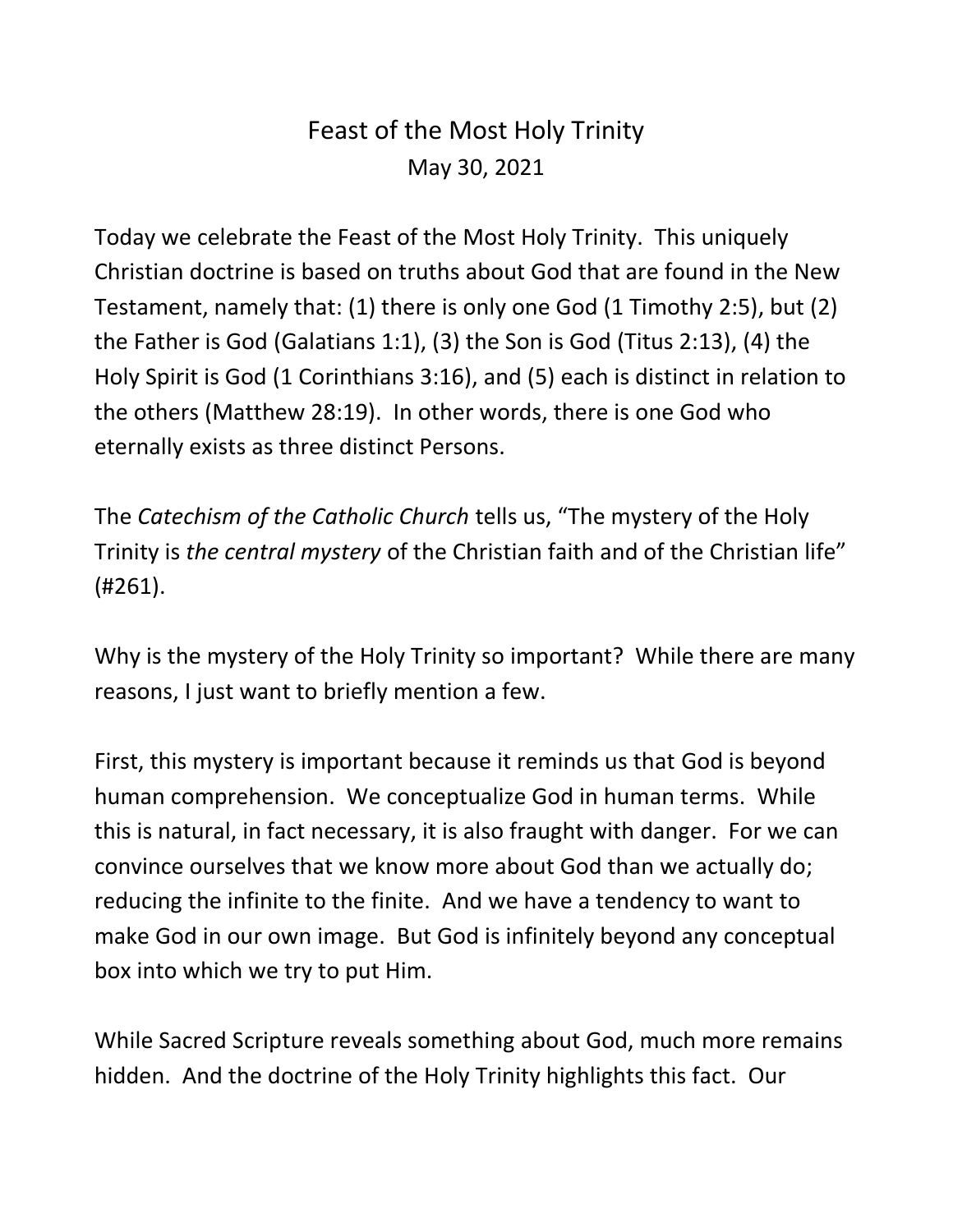reason could never have discovered it, and once revealed we still find ourselves straining to understand it.

Second, this mystery is important because God has called each of us into relationship with Him. And part of any relationship is getting to know each other. While, as I said, God is infinitely beyond our comprehension, yet that does not mean we can know nothing about Him. God can still give us insight into some things about Himself.

God wants us to know not just *what* He is but *who* He is. And so, God has revealed something of the mystery of His inner life. That God is a unity of persons; the Father, Son, and Holy Spirit.

This leads us to the third reason why the doctrine of the Trinity is important. If all we knew is that there is only one God, it could lead us to imagine Him as this distant solitary being, contentedly alone from all eternity; impenetrable, cold and aloof. Yet Scripture tells us "God is love" (1 John 4:8) but how can such a solitary being be love? The revelation of the Blessed Trinity lets us know how.

For by it we discover, as Benedict XVI once said, "the intimacy of God Himself, discovering that He is not infinite solitude, but communion of light and love, life given and received in an eternal dialogue between the Father and the Son in the Holy Spirit – lover, beloved and love."

And this leads to our final point about why the doctrine of the Blessed Trinity is important. Because if God is a communion of love, then to be created in His "image and likeness" means that we are intended for such a